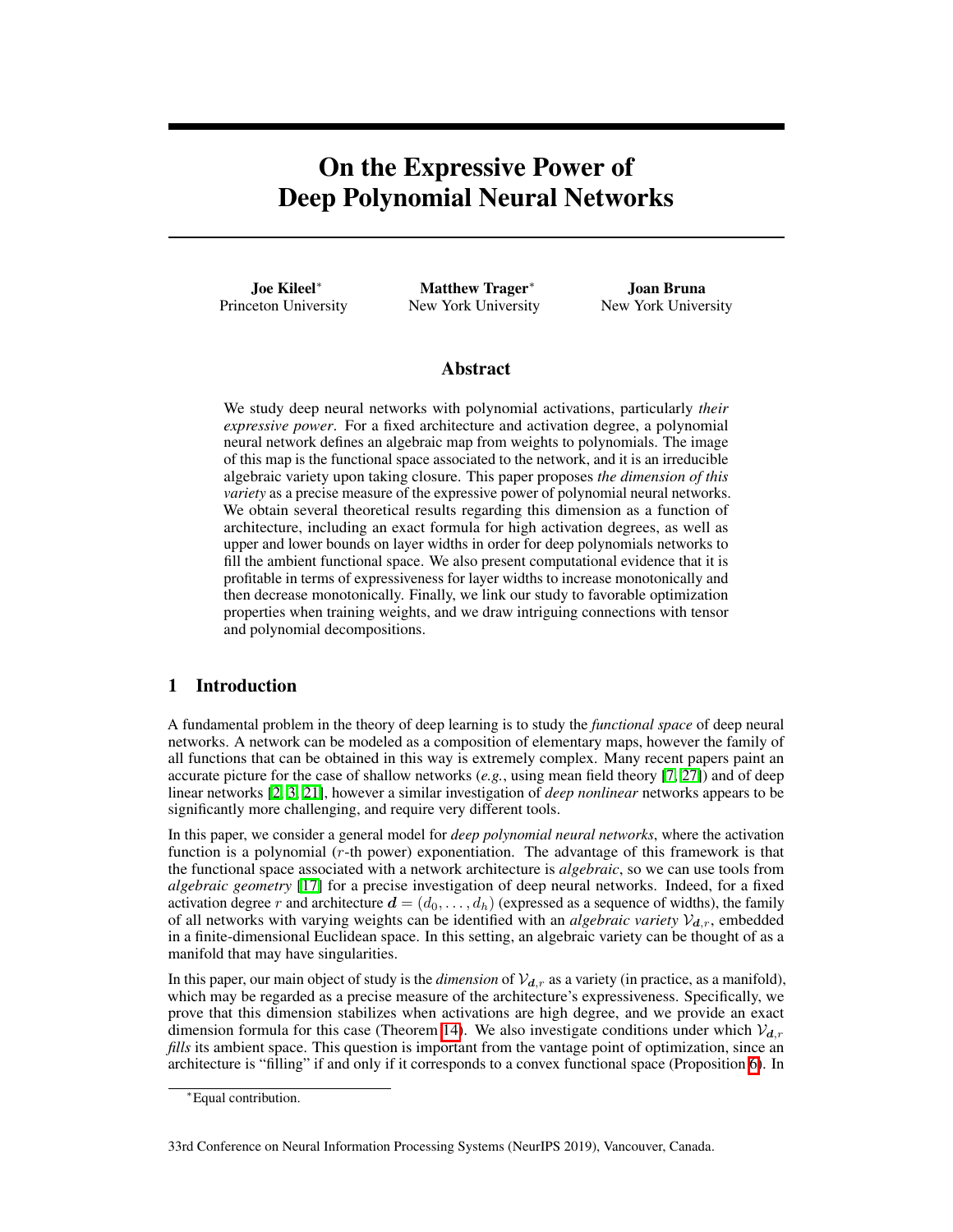this direction, we prove a *bottleneck property*, that if a width is not sufficiently large, the network can never fill the ambient space regardless of the size of other layers (Theorem  $\overline{19}$ ).

In a broader sense, our work introduces a powerful language and suite of mathematical tools for studying the geometry of network architectures. Although this setting requires polynomial activations, it may be used as a testing ground for more general situations and, *e.g.*, to verify rules of thumb rigorously. Finally, our results show that polynomial neural networks are intimately related to the theory of *tensor decompositions* [\[22\]](#page-9-2). In fact, representing a polynomial as a deep network corresponds to a type of decomposition of tensors which may be viewed as a composition of decompositions of a recently introduced sort  $[24]$ . Using this connection, we establish general non-trivial upper bounds on filling widths (Theorem  $\overline{10}$ ). We believe that our work can serve as a first step towards many interesting research challenges in developing the theoretical underpinnings of deep learning.

#### 1.1 Related work

The study of the expressive power of neural networks dates back to seminal work on the universality of networks as function approximators  $\begin{bmatrix} 1 & 0 \\ 0 & 1 \end{bmatrix}$ . More recently, there has been research supporting the hypothesis of "depth efficiency", *i.e.*, the fact that deep networks can approximate functions more efficiently than shallow networks  $\begin{bmatrix} 1 & 25 & 8 \\ 9 & 1 \end{bmatrix}$ . In contrast to this line of work, we study the class of functions that can be expressed *exactly* using a network. Our analysis may of course be used to investigate the problem of approximation, however this is not the focus of this paper.

Most of the aforementioned studies make strong hypotheses on the network architecture. In particular, [\[11,](#page-8-6) [25\]](#page-9-4) focus on *arithmetic circuits*, or *sum-product networks* [\[29\]](#page-9-5). These are networks composed of units that compute either the product or a weighted sum of their inputs. In  $[8]$ , the authors introduce a model of *convolutional arithmetic circuits*. This is a particular class of arithmetic circuits that includes networks with layers of 1D convolutions and product pooling. This model does not allow for non-linear activations (beside the product pooling), although the follow-up paper  $[9]$ extends some results to ReLU activations with sum pooling. Interestingly, these networks are related to Hierarchical Tucker (HT) decomposition of tensors.

The polynomial networks studied in this paper are not arithmetic circuits, but feedforward deep networks with polynomial *r*-th power activations. This is a vast generalization of a setting considered in several recent papers  $\left[\frac{33}{14}, \frac{31}{14}\right]$ , that study shallow (two layer) networks with quadratic activations  $(r = 2)$ . These papers show that if the width of the intermediate layer is at least twice the input dimension, then the quadratic loss has no "bad" local minima. This result in line with our Proposition  $\overline{5}$ , which explains in this case the functional space is convex and *fills* the ambient space. We also point out that polynomial activations are required for the functional space of the network to span a finite dimensional vector space [\[23,](#page-9-8) [33\]](#page-9-6).

The polynomial networks considered in this paper do not correspond to HT tensor decompositions as in  $[8, 9]$  $[8, 9]$  $[8, 9]$ , rather they are related to a different polynomial/tensor decomposition attracting very recent interest [\[16,](#page-8-10) [24\]](#page-9-3). These generalize usual decompositions, however their algorithmic and theoretical understanding are, mostly, wide open. Neural networks motivate several questions in this vein.

Finally, we mention other recent works that study neural networks from the perspective of algebraic geometry  $[26, 32, 20]$  $[26, 32, 20]$  $[26, 32, 20]$ .

Main contributions. Our main contributions can be summarized as follows.

- We give a precise formulation of the expressiveness of polynomial networks in terms of the algebraic dimension of the functional space as an *algebraic variety*.
- We spell out the close, two-way relationship between polynomial networks and a particular family of decompositions of tensors.
- We prove several theoretical results on the functional space of polynomial networks. Notably, we give a formula for the dimension that holds for sufficiently high activation degrees (Theorem  $\overline{14}$ ) and we prove a tight lower bound on the width of the layers for the network to be "filling" in the functional space (Theorem  $\boxed{19}$ ).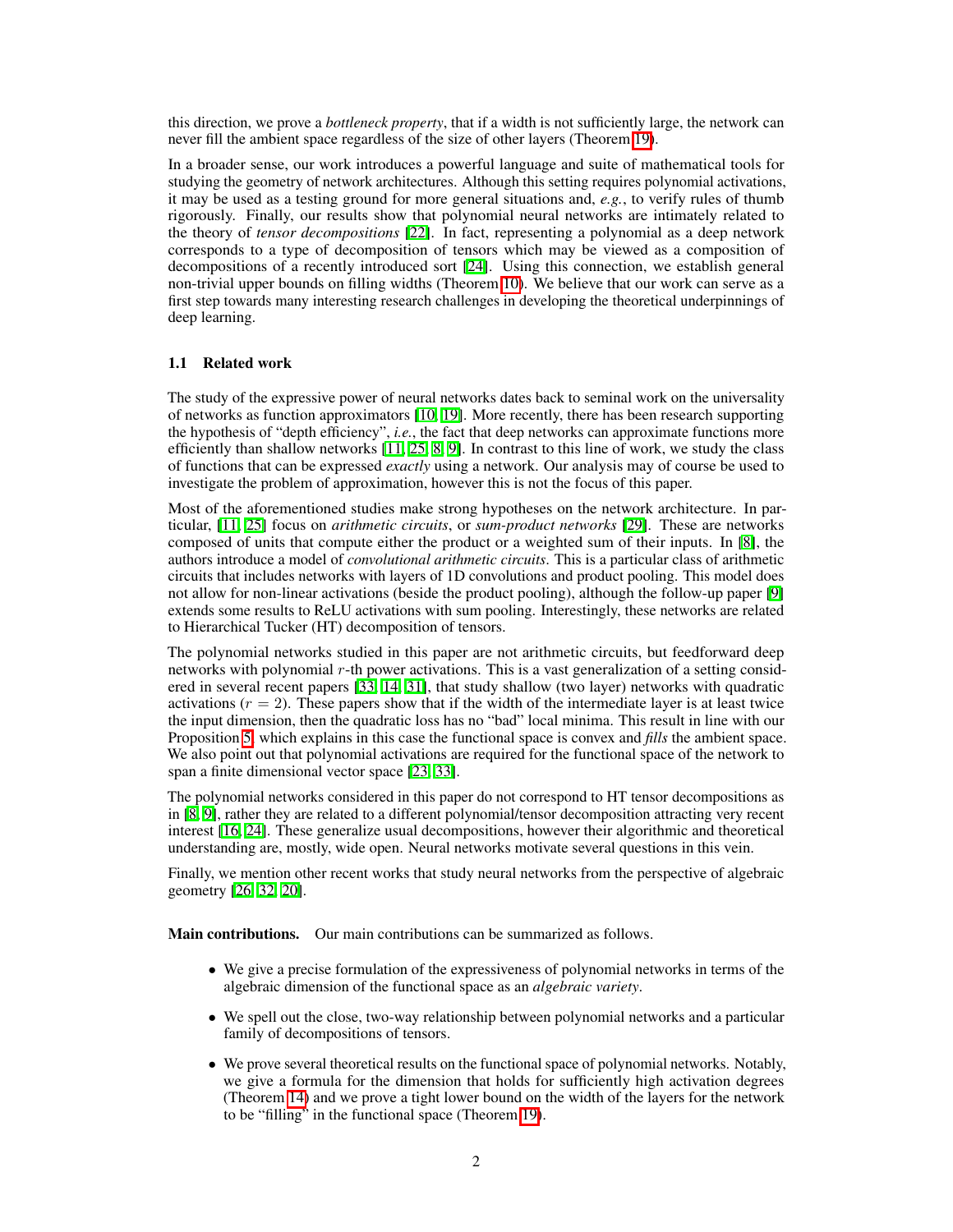**Notation.** We use  $Sym_d(\mathbb{R}^n)$  to denote the space of *homogeneous polynomials* of degree *d* in *n* variables with coefficients in R. This set is a vector space over R of dimension  $N_{d,n} = \binom{n+d-1}{d}$ , spanned by all monomials of degree *d* in *n* variables. In practice,  $Sym_d(\mathbb{R}^n)$  is isomorphic to  $\mathbb{R}^{N_{d,n}}$ , and our networks will correspond to *points* in this high dimensional space. The notation Sym<sub>d</sub>( $\mathbb{R}^n$ ) expresses the fact that a polynomial of degree *d* in *n* variables can always be identified with a *symmetric tensor* in  $(\mathbb{R}^n)^{\otimes d}$  that collects all of its coefficients.

# 2 Basic setup

A *polynomial network* is a function  $p_{\theta}: \mathbb{R}^{d_0} \to \mathbb{R}^{d_h}$  of the form

$$
p_{\theta}(x) = W_h \rho_r W_{h-1} \rho_r \dots \rho_r W_1 x, \quad W_i \in \mathbb{R}^{d_i \times d_{i-1}},
$$

where the *activation*  $\rho_r(z)$  raises all elements of *z* to the *r*-th power ( $r \in \mathbb{N}$ ). The parameters  $\theta = (W_h, \dots, W_1) \in \mathbb{R}^{d_\theta}$  (with  $d_\theta = \sum_{i=1}^h d_i d_{i-1}$ ) are the network's *weights*, and the network's *architecture* is encoded by the sequence  $\mathbf{d} = (d_0, \ldots, d_h)$  (specifying the *depth h* and *widths d*<sub>*i*</sub>). Clearly,  $p_{\theta}$  is a homogeneous polynomial mapping  $\mathbb{R}^{d_0} \to \mathbb{R}^{d_h}$  of degree  $r^{h-1}$ , *i.e.*,  $p_{\theta} \in$  $Sym_{n} ( \mathbb{R}^{d_0} )^{d_h}$ .

For fixed degree *r* and architecture  $d = (d_0, \ldots, d_h)$ , there exists an algebraic map

<span id="page-2-1"></span>
$$
\Phi_{\boldsymbol{d},r} : \theta \mapsto p_{\theta} = \begin{bmatrix} p_{\theta 1} \\ \vdots \\ p_{\theta d_{h+1}} \end{bmatrix},
$$
\n(1)

where each  $p_{\theta i}$  is a polynomial in  $d_0$  variables. The image of  $\Phi_{d,r}$  is a set of vectors of polynomials, *i.e.*, a subset  $\mathcal{F}_{d,r}$  of  $Sym_{r^{h-1}}(\mathbb{R}^{d_0})^{d_h}$ , and it is the *functional space* represented by the network. In this paper, we consider the "Zariski closure"  $V_{d,r} = \overline{\mathcal{F}_{d,r}}$  of the functional space.<sup>[1](#page-2-0)</sup> We refer to  $V_{d,r}$ as *functional variety* of the network architecture, as it is in fact an irreducible *algebraic variety*. In particular,  $V_{d,r}$  can be studied using powerful machinery from *algebraic geometry*.

<span id="page-2-2"></span>**Remark 1.** *The functional variety*  $V_{d,r}$  *may be significantly larger than the actual functional space*  $\mathcal{F}_{d,r}$ *, since the Zariski closure is typically larger than the closure with respect to the standard the Euclidean topology. On the other hand, the dimensions of the spaces*  $V_{d,r}$  *and*  $\mathcal{F}_{d,r}$  *agree, and the set Vd,r is usually "nicer" (it can be described by polynomial equations, whereas an exact implicit description of Fd,r may require inequalities).*

#### 2.1 Examples

We present some examples that describe the functional variety  $V_{d,r}$  in simple cases.

Example 2. *A* linear network *is a polynomial network with r* = 1*. In this case, the network map*  $\Phi_{d,r} : \mathbb{R}^{d_{\theta}} \to \text{Sym}_1(\mathbb{R}^{d_0})^{d_h} \cong \mathbb{R}^{d_h \times d_0}$  *is simply matrix multiplication:* 

$$
\theta = (W_h, W_{h-1}, \dots, W_1) \mapsto p_\theta = W_h W_{h-1} \dots W_1 x.
$$

*The functional space*  $\mathcal{F}_{d,r} \subseteq \mathbb{R}^{d_h \times d_0}$  *is the set of matrices with rank at most*  $d_{\min} = \min_i \{d_i\}$ *. This set is already characterized by polynomial equations, as the common zero set of all*  $(1+d_{\text{min}}) \times (1+d_{\text{min}})$  $(d_{\min})$  minors, so  $\mathcal{F}_{d,r} = \mathcal{V}_{d,r}$  in this case. The dimension of  $\mathcal{V}_{d,r} \subset \mathbb{R}^{d_h \times d_0}$  is  $d_{\min}(d_0 + d_h - d_{\min})$ .

**Example 3.** *Consider*  $\mathbf{d} = (2,2,3)$  *and*  $r = 2$ *. The input variables are*  $x = [x_1, x_2]^T$ *, and the parameters*  $\theta$  *are the weights* 

$$
W_1 = \begin{bmatrix} w_{111} & w_{112} \\ w_{121} & w_{122} \end{bmatrix}, \ W_2 = \begin{bmatrix} w_{211} & w_{212} \\ w_{221} & w_{222} \\ w_{231} & w_{232} \end{bmatrix}.
$$

<span id="page-2-0"></span><sup>&</sup>lt;sup>1</sup>The Zariski closure of a set  $X$  is the smallest set containing  $X$  that can be described by polynomial equations.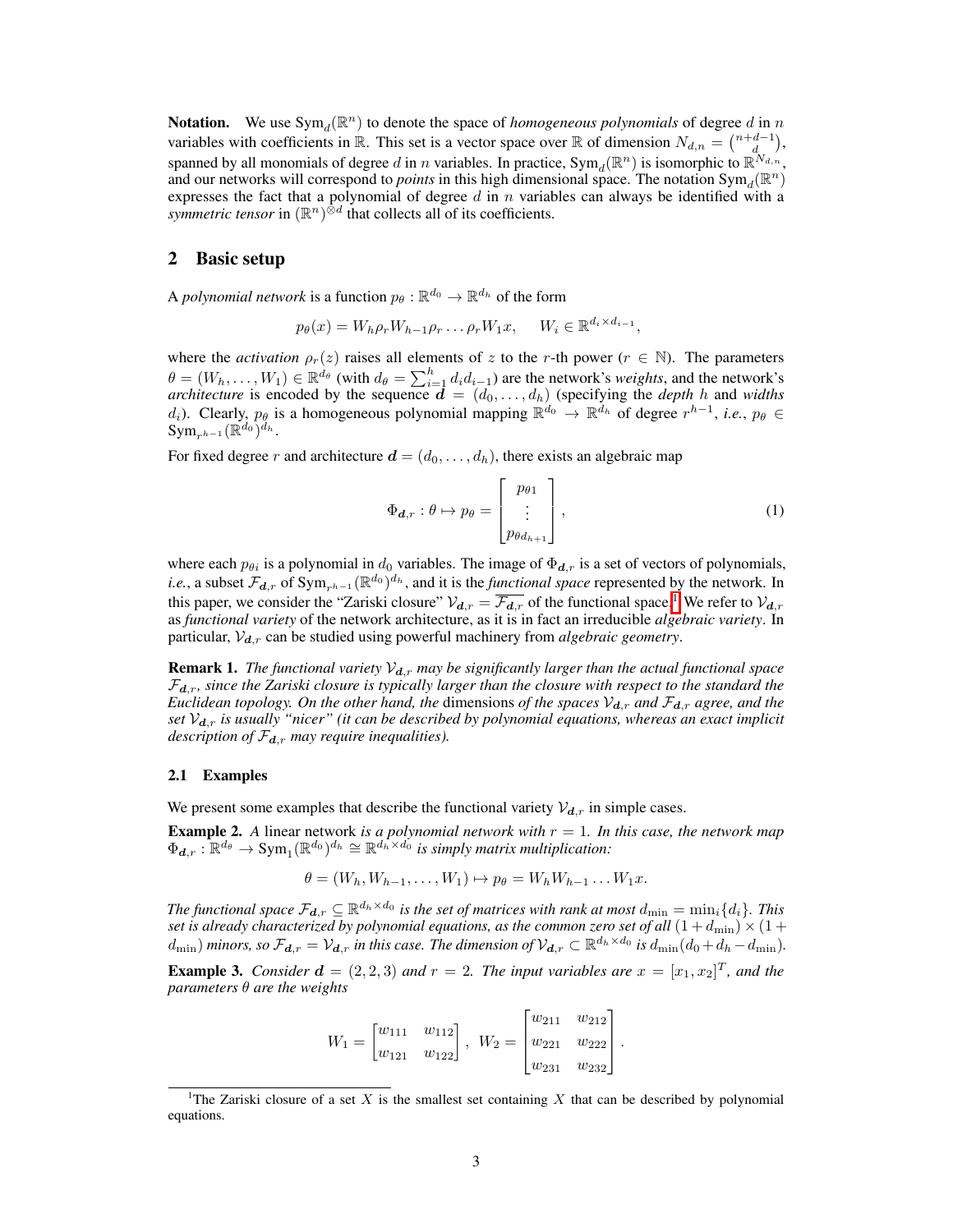*The network map*  $p_{\theta}$  *is a triple of quadratic polynomials in*  $x_1, x_2$ *, that can be written as* 

$$
W_2 \rho_2 W_1 x = \begin{bmatrix} w_{211}(w_{111}x_1 + w_{112}x_2)^2 + w_{212}(w_{121}x_1 + w_{122}x_2)^2 \\ w_{221}(w_{111}x_1 + w_{112}x_2)^2 + w_{222}(w_{121}x_1 + w_{122}x_2)^2 \\ w_{231}(w_{111}x_1 + w_{112}x_2)^2 + w_{232}(w_{121}x_1 + w_{122}x_2)^2 \end{bmatrix} .
$$
 (2)

*The map*  $\Phi_{(2,2,3),2}$  *in*  $\Pi$  *takes*  $W_1, W_2$  *(that have*  $d_\theta = 10$  *parameters) to the three quadratics in*  $x_1, x_2$  *displayed above. The quadratics have a total of* dim  $Sym_2(\mathbb{R}^2)^3 = 9$  *coefficients, however these coefficients are not arbitrary,* i.e.*, not all possible triples of polynomials occur in the functional* space. Writing  $c_{ij}^{(k)}$  for the coefficient of  $x_ix_j$  in  $p_{\theta k}$  in  $[2\hskip-3.5pt\ell]$  (with  $k=1,2,3$   $i,j=1,2$ ) then it is a *simple exercise to show that*

<span id="page-3-2"></span>
$$
\det \begin{bmatrix} c_{11}^{(1)} & c_{12}^{(1)} & c_{22}^{(1)} \\ c_{11}^{(2)} & c_{12}^{(2)} & c_{22}^{(2)} \\ c_{11}^{(3)} & c_{12}^{(3)} & c_{22}^{(3)} \end{bmatrix} = 0.
$$

*This cubic equation describes the functional variety*  $V_{(2,3,3),2}$ *, which is in this case an eightdimensional subset (hypersurface) of*  $Sym<sub>2</sub>(\mathbb{R}^2)^3 \cong \mathbb{R}^9$ .

# 2.2 Objectives

The main goal of this paper is to study the *dimension* of  $V_{d,r}$  as the network's architecture *d* and the activation degree *r* vary. This dimension may be considered a *precise* and *intrinsic* measure of the polynomial network's *expressivity*, quantifying degrees of freedom of the functional space. For example, the dimension reflects the number of input/output pairs the network can interpolate, as each sample imposes one linear constraint on the variety  $V_{d,r}$ .

In general, the variety  $V_{d,r}$  lives in the ambient space  $Sym_{r^{h-1}}(\mathbb{R}^{d_0})^{d_h}$ , which in turn only depends on the activation degree  $r$ , network depth  $h$ , and the input/output dimensions  $d_0$  and  $d_h$ . We are thus interested in the role of the intermediate widths in the dimension of  $V_{d,r}$ .

**Definition 4.** A network architecture  $\mathbf{d} = (d_0, \ldots, d_h)$  has a filling functional variety for the *activation degree*  $r$  *if*  $V_{d,r} = \text{Sym}_{r^{h-1}} (\mathbb{R}^{d_0})^{d_h}$ .

It is important to note that if the functional variety  $V_{d,r}$  is filling, then actual functional space  $\mathcal{F}_{d,r}$  (before taking closure) is in general only *thick*, *i.e.*, it has positive Lebesgue measure in  $Sym_{r^{h-1}}(\mathbb{R}^{d_0})^{d_h}$  (see Remark [1\)](#page-2-2). On the other hand, given an architecture with a thick functional space, we can find another architecture whose functional space is the whole ambient space.

<span id="page-3-1"></span>**Proposition 5** (Filling functional space). *Fix r* and suppose  $\mathbf{d} = (d_0, d_1, \ldots, d_{h-1}, d_h)$  has a filling *functional variety*  $V_{d,r}$ *. Then the architecture*  $d' = (d_0, 2d_1, \ldots, 2d_{h-1}, d_h)$  *has a* filling functional space, i.e.,  $\mathcal{F}_{d',r} = \text{Sym}_{r^{h-1}} (\mathbb{R}^{d_0})^{d_h}$ .

In summary, while an architecture with a filling functional variety may not necessarily have a filling functional space, it is sufficient to double all the intermediate widths for this stronger condition to hold. As argued below, we expect architectures with thick/filling functional spaces to have more favorable properties in terms of optimization and training. On the other hand, non-filling architectures may lead to interesting functional spaces for capturing patterns in data. In fact, we show in Section  $\overline{3.2}$ that non-filling architectures generalize families of low-rank tensors.

#### 2.3 Connection to optimization

The following two results illustrate that thick/filling functional spaces are helpful for optimization.

<span id="page-3-0"></span>**Proposition 6.** *If the closure of a set*  $C \subset \mathbb{R}^n$  *is not convex, then there exists a convex function f on* R*<sup>n</sup> whose restriction to C has arbitrarily "bad" local minima (that is, there exist local minima whose value is arbitrarily larger than that of a global minimum).*

**Proposition 7.** *If a functional space*  $\mathcal{F}_{d,r}$  *is not thick, then it is not convex.*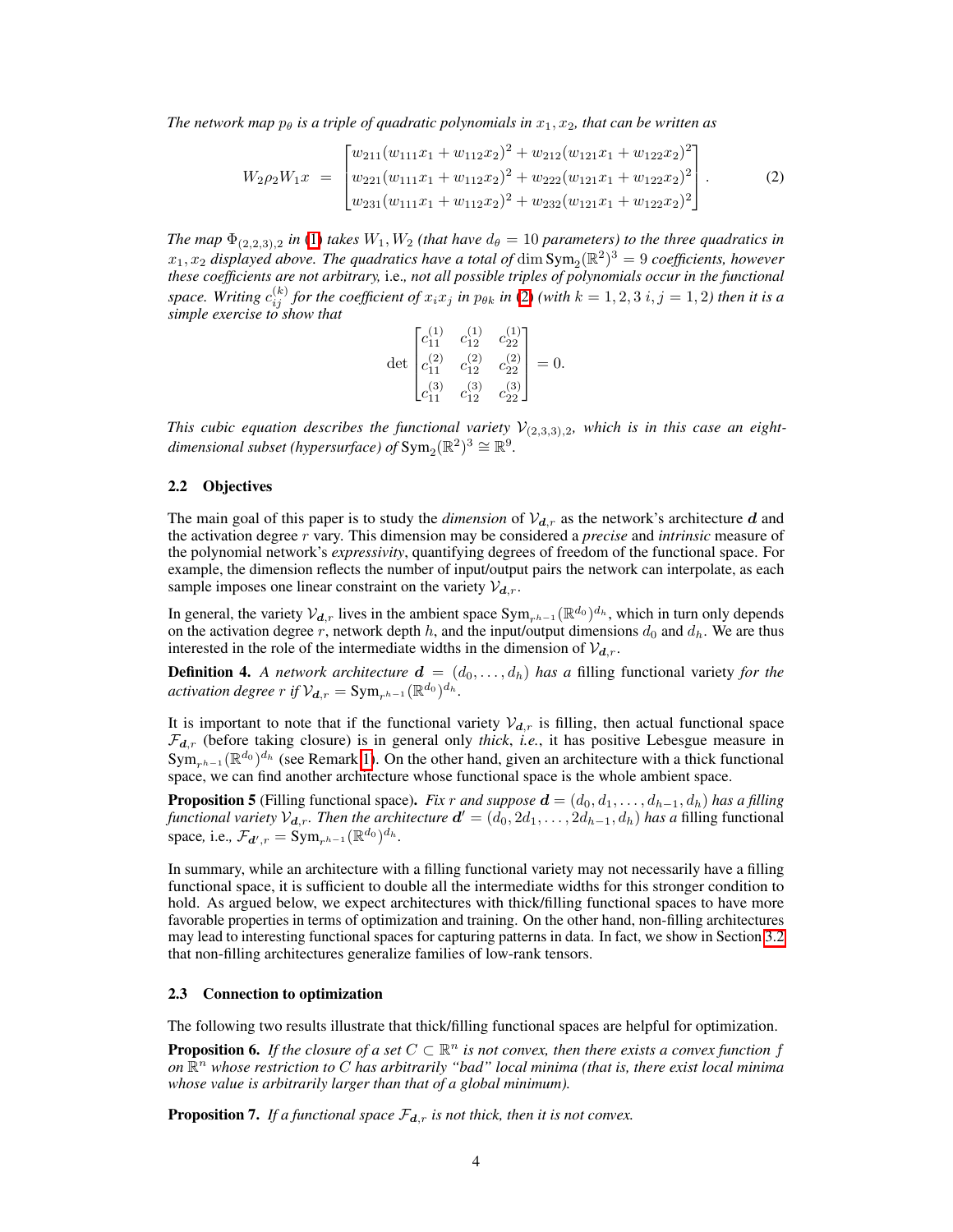These two facts show that if the functional space is not thick, we can always find a convex loss function and a data distribution that lead to a landscape with arbitrarily bad local minima. There is also an obvious weak converse, namely that if the functional space is filling  $\mathcal{F}_{d,r} = \text{Sym}_{r^{h-1}}(\mathbb{R}^{d_0})^{d_h}$ , then any convex loss function  $\mathcal{F}_{d,r}$  will have a unique global minimum (although there may be "spurious" critical points that arise from the non-convex parameterization).

# 3 Architecture dimensions

In this section, we begin our study of the dimension of  $V_{d,r}$ . We describe the connection between polynomial networks and tensor decompositions for both shallow (Section  $\overline{3.1}$ ) and deep (Section  $\overline{3.2}$ ) networks, and we present some computational examples (Section  $[3.3]$ ).

#### <span id="page-4-1"></span>3.1 Shallow networks and tensors

Polynomial networks with *h* = 2 are closely related to *CP tensor decomposition* [\[22\]](#page-9-2). Indeed in the shallow case, we can verify the network map  $\Phi_{(d_0,d_1,d_2),r}$  sends  $W_1 \in \mathbb{R}^{d_1 \times d_0}, W_2 \in \mathbb{R}^{d_2 \times d_1}$  to:

$$
W_2 \rho_r W_1 x = \left(\sum_{i=1}^{d_1} W_2(:,i) \otimes W_1(i,:)^{\otimes r}\right) \cdot x^{\otimes r} =: \Phi(W_2, W_1) \cdot x^{\otimes r}.
$$

Here  $\Phi(W_2, W_1) \in \mathbb{R}^{d_2} \times \text{Sym}_r(\mathbb{R}^{d_0})$  is a *partially symmetric*  $d_2 \times d_0^{\times r}$  tensor, expressed as a sum of *d*<sup>1</sup> partially symmetric rank 1 terms, and *·* denotes contraction of the last *r* indices. Thus the functional space  $\mathcal{F}_{(d_0,d_1,d_2),r}$  is the set of rank  $\leq d_1$  partially symmetric tensors. Algorithms for low-rank CP decomposition could be applied to  $\Phi(W_2, W_1)$  to recover  $W_2$  and  $W_1$ . In particular, when  $d_2 = 1$ , we obtain a symmetric  $d_0^{\times r}$  tensor. For this case, we have the following.

**Lemma 8.** A shallow architecture  $\mathbf{d} = (d_0, d_1, 1)$  is filling for the activation degree r if and only if *every symmetric tensor*  $T \in Sym_r(\mathbb{R}^{d_0})$  *has rank at most*  $d_1$ *.* 

Furthermore, the celebrated *Alexander-Hirschowitz Theorem* [\[1\]](#page-8-12) from algebraic geometry provides the dimension of  $V_{d,r}$  for *all* shallow, single-output architectures.

**Theorem 9** (Alexander-Hirschowitz). *If*  $d = (d_0, d_1, 1)$ *, the dimension of*  $V_{d,r}$  *is given by*  $\min\left(d_0d_1,\binom{d_0+r-1}{r}\right)$ , except for the following cases:

- $r = 2, 2 \le d_1 \le d_0 1$ ,
- $r = 3, d_0 = 5, d_1 = 7,$
- $r = 4$ ,  $d_0 = 3$ ,  $d_1 = 5$ ,
- $r = 4, d_0 = 4, d_1 = 9,$
- $r = 4$ ,  $d_0 = 5$ ,  $d_1 = 15$ .

#### <span id="page-4-0"></span>3.2 Deep networks and tensors

<span id="page-4-2"></span>Deep polynomial networks also relate to a certain iterated tensor decomposition. We first note the map  $\Phi_{d,r}$  may be expressed via the so-called *Khatri-Rao product* from multilinear algebra. Indeed  $\theta$ maps to:

$$
\text{SymRow } W_h((W_{h-1}\dots(W_2(W_1^{\bullet r}))^{\bullet r}\dots)^{\bullet r}).\tag{3}
$$

Here the Khatri-Rao product operates on rows: for  $M \in \mathbb{R}^{a \times b}$ , the power  $M^{\bullet r} \in \mathbb{R}^{a \times b^r}$  replaces each row,  $M(i, :)$ , by its vectorized *r*-fold outer product, vec $(M(i, :)^{\otimes r})$ . Also in  $\overline{3}$ , SymRow denotes symmetrization of rows, regarded as points in  $(\mathbb{R}^{d_0})^{\otimes r^{h-1}}$ , a certain linear operator.

Another viewpoint comes from using polynomials and inspecting the layers in reverse order. Writing  $[p_{\theta 1}, \ldots, p_{\theta d_{h-1}}]^T$  for the output polynomials at depth  $h-1$ , the top output at depth  $h$  is:

<span id="page-4-3"></span>
$$
w_{h11}p_{\theta1}^r + w_{h12}p_{\theta2}^r + \ldots + w_{h1d_{h-1}}p_{\theta d_{h-1}}^r.
$$
\n(4)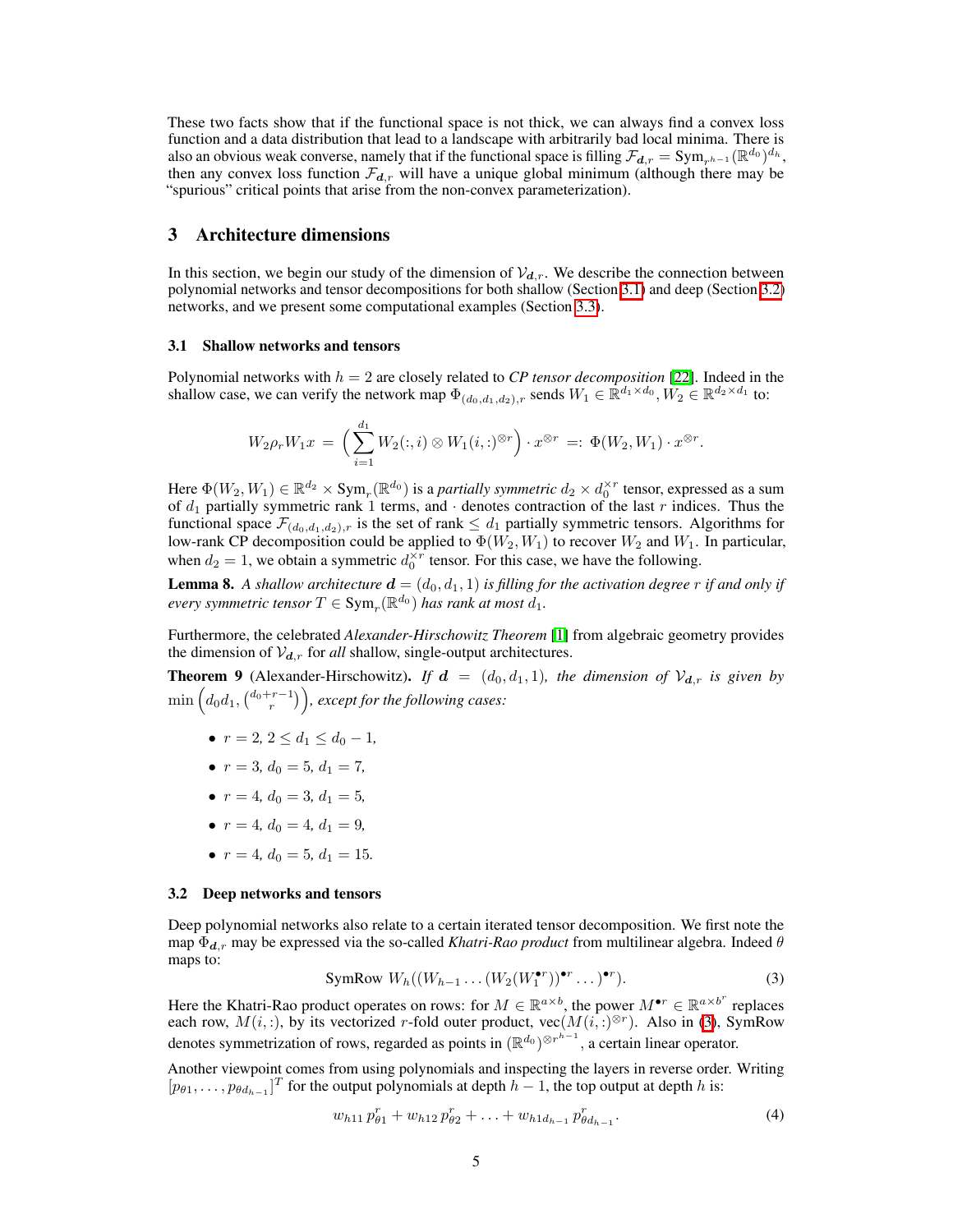This expresses a polynomial as a weighted sum of *r*-th powers of other (nonlinear) polynomials. Recently, a study of such decompositions has been initiated in the algebra community [\[24\]](#page-9-3). Such expressions extend usual tensor decompositions, since weighted sums of powers of homogeneous *linear* forms correspond to CP symmetric decompositions. Accounting for earlier layers, our neural network expresses each  $p_{\theta i}$  in [\(4\)](#page-4-3) as *r*-th powers of lower-degree polynomials at depth  $h-2$ , so forth. Iterating the main result in  $\|\overline{\mathbf{l}\mathbf{0}}\|$  on decompositions of type  $\|\overline{\mathbf{l}\mathbf{0}}\|$ , we obtain the following bound on filling intermediate widths.

<span id="page-5-0"></span>**Theorem 10** (Bound on filling widths). Suppose  $d = (d_0, d_1, \ldots, d_h)$  and  $r \geq 2$  satisfy

$$
d_{h-i} \ge \min\left(d_h \cdot r^{i(d_0-1)}, \binom{r^{h-i} + d_0 - 1}{r^{h-i}}\right)
$$

*for each*  $i = 1, \ldots, h - 1$ *. Then the functional variety*  $V_{d,r}$  *is filling.* 

#### <span id="page-5-1"></span>3.3 Computational investigation of dimensions

We have written code<sup>[2](#page-5-2)</sup> in the mathematical software SageMath  $\sqrt{12}$  that computes the dimension of  $V_{d,r}$  for a general architecture *d* and activation degree *r*. Our approach is based on randomly selecting parameters  $\theta = (W_h, \ldots, W_1)$  and computing the rank of the Jacobian of  $\Phi_{d,r}(\theta)$  in  $\Pi$ . This method is based on the following lemma, coming from the fact that the map  $\Phi_{d,r}$  is algebraic.

**Lemma 11.** *For all*  $\theta \in \mathbb{R}^{d_{\theta}}$ , the rank of the Jacobian matrix Jac  $\Phi_{d,r}(\theta)$  is at most the dimension *of the variety*  $V_{d,r}$ *. Furthermore, there is equality for almost all*  $\theta$  (i.e., for a non-empty Zariski-open *subset of*  $\mathbb{R}^{d_{\theta}}$ *).* 

Thus if Jac  $\Phi_{d,r}(\theta)$  is full rank at any  $\theta$ , this witnesses a mathematical proof  $V_{d,r}$  is filling. On the other hand if the Jacobian is rank-deficient at random  $\theta$ , this indicates with "probability 1" that  $V_{d,r}$ is not filling. We have implemented two variations of this strategy, by leveraging backpropagation. Both work over a finite field  $\mathbb{F} = \mathbb{Z}/p\mathbb{Z}$  to avoid floating-point computations (for almost all primes p, this provides the correct dimension over  $\mathbb{R}$ ).

- 1. *Backpropagation over a polynomial ring.* We defined a network class over a ring  $\mathbb{F}[x_1,\ldots,x_{d_0}]$ , taking as input a vector variables  $x=(x_1,\ldots,x_{d_0})$ . Performing automatic differentiation (backpropagation) of the output function yields polynomials corresponding to  $dp_{\theta}(x)/dw$ , for any entry *w* of a weight matrix  $W_i$ . Extracting the coefficients of the monomials in *x*, we recover the entries of the Jacobian of  $\Phi_{d,r}(\theta)$ .
- 2. *Backpropagation over a finite field.* We defined a network class over the finite field  $\mathbb{F}$  = Z*/p*Z. After performing backpropagation at a sufficient number of random sample points *x*, we can recover the entries of the Jacobian of  $\Phi_{d,r}(\theta)$  by solving a linear system (this system is overdetermined, but it will have an exact solution in finite field arithmetic).

The first algorithm is simpler and does not require interpolation, but is generally slower. We present examples of some of our computations in Tables  $\prod$  and  $\prod$  Table  $\prod$  shows minimal architectures  $d = (d_0, \ldots, d_h)$  that are filling, as the depth *h* varies. Here, "minimal" is with respect to the partial ordering comparing all widths. It is interesting to note that for deeper networks, there is not a unique

<span id="page-5-3"></span><span id="page-5-2"></span><sup>2</sup> Available at [https://github.com/mtrager/polynomial\\_networks](https://github.com/mtrager/polynomial_networks).

|   | Depth $(h)$ Degree $(r^{h-1})$ | Minimal filling $(d)$                              |  |  |
|---|--------------------------------|----------------------------------------------------|--|--|
| 3 |                                | (2,2,2,1)                                          |  |  |
| 4 |                                | (2,3,3,2,1)                                        |  |  |
| 5 | 16                             | (2,3,3,3,2,1)                                      |  |  |
| 6 | 32                             | (2,3,3,4,4,2,1)                                    |  |  |
| 7 | 64                             | (2,3,4,5,6,4,2,1)                                  |  |  |
| 8 | 128                            | $(2,3,4,5,7,7,6,2,1)$ or $(2,3,5,5,7,7,5,2,1)$     |  |  |
| Q | 256                            | $(2,3,4,8,8,8,8,8,4,1)$ or $(2,3,4,5,8,9,8,8,4,1)$ |  |  |

Table 1: Minimal filling widths for  $r = 2$ ,  $d_0 = 2$ ,  $d_h = 1$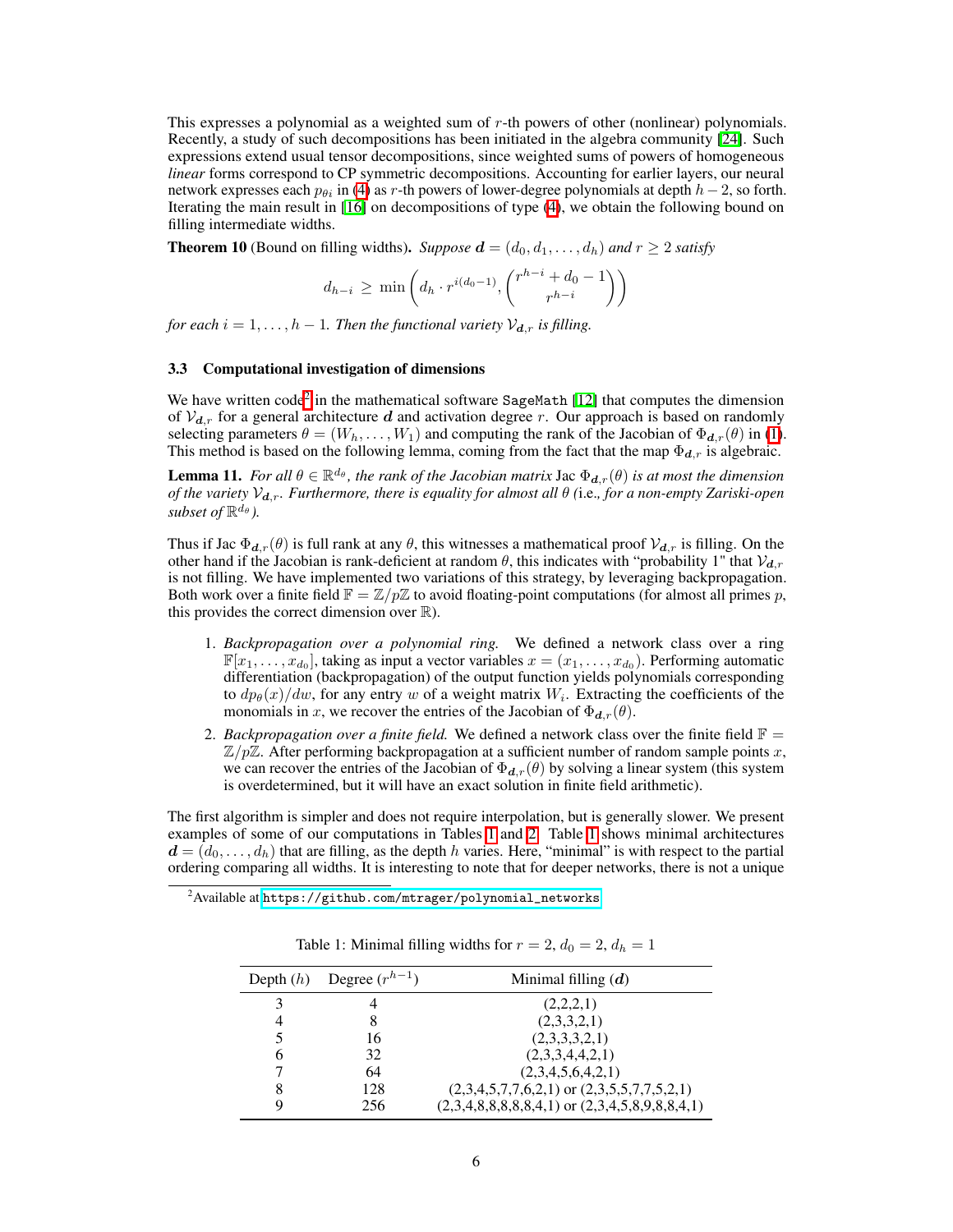Table 2: Examples of dimensions of  $V_{d,r}$ 

<span id="page-6-1"></span>

|                       |    |                | $r=2$ $r=3$ $r=4$ $r=5$ $r=6$ |          |     |
|-----------------------|----|----------------|-------------------------------|----------|-----|
| $d = (3, 2, 1)$       |    | 6 <sup>1</sup> | $\sqrt{6}$                    | $\sim$ 0 |     |
| $d = (2,3,2)$         | 6  | x              |                               |          |     |
| $d = (2, 3, 2, 3)$    | 10 | 12             | 13                            | 13       | 13  |
| $d = (2, 3, 2, 3, 4)$ | 16 | 21             | 22                            | 22       | 22. |

minimally filling network. Also conspicuous is that minimal filling widths are "unimodal", (weakly) increasing and then (weakly) decreasing. Arguably, this pattern conforms with common wisdom.

Conjecture 12 (Minimal filling widths are unimodal). *Fix r, h, d*<sub>0</sub> *and*  $d_h$ *. If*  $d = (d_0, d_1, \ldots, d_h)$ *is a minimal filling architecture, there is <i>i* such that  $d_0 \leq d_1 \leq \ldots \leq d_i$  and  $d_i \geq d_{i+1} \geq \ldots \geq d_h$ .

Table  $\sqrt{2}$  shows examples of computed dimensions, for varying architectures and degrees. Notice that the dimension of an architecture stabilizes as the degree *r* increases.

## 4 General results

This section presents general results on the dimension of  $V_{d,r}$ . We begin by pointing out symmetries in the network map  $\Phi_{d,r}$ , under suitable scaling and permutation.

**Lemma 13** (Multi-homogeneity). *For arbitrary invertible diagonal matrices*  $D_i \in \mathbb{R}^{d_i \times d_i}$  *and permutation matrices*  $P_i \in \mathbb{Z}^{d_i \times d_i}$   $(i = 1, \ldots, h-1)$ , the map  $\Phi_{d,r}$  *returns the same output under the replacement:*

<span id="page-6-3"></span>
$$
W_1 \leftarrow P_1 D_1 W_1
$$
  
\n
$$
W_2 \leftarrow P_2 D_2 W_2 D_1^{-r} P_1^T
$$
  
\n
$$
W_3 \leftarrow P_3 D_3 W_3 D_2^{-r} P_2^T
$$
  
\n:  
\n
$$
W_h \leftarrow W_h D_{h-1}^{-r} P_{h-1}^T.
$$

*Thus the dimension of a generic fiber (pre-image) of*  $\Phi_{\boldsymbol{d},r}$  *is at least*  $\sum_{i=1}^{h-1} d_i$ *.* 

Our next result deduces a general upper bound on the dimension of  $V_{d,r}$ . Conditional on a standalone conjecture in algebra, we prove that equality in the bound is achieved for all sufficiently high activation degrees *r*. An unconditional result is achieved by varying the activation degrees per layer.

<span id="page-6-0"></span>**Theorem 14** (Naive bound and equality for high activation degree). *If*  $d = (d_0, \ldots, d_h)$ *, then* 

$$
\dim \mathcal{V}_{d,r} \le \min \left( d_h + \sum_{i=1}^h (d_{i-1} - 1) d_i, \, d_h \binom{d_0 + r^{h-1} - 1}{r^{h-1}} \right). \tag{5}
$$

*Conditional on Conjecture*  $\overline{16}$  *for fixed d satisfying*  $d_i > 1$  ( $i = 1, ..., h - 1$ ), there exists  $\tilde{r} = \tilde{r}(d)$ *such that whenever*  $r > \overline{r}$ , we have an equality in  $(5)$ . Unconditionally, for fixed **d** satisfying  $d_i > 1$  ( $i = 1, \ldots, h-1$ ), there exist infinitely many  $(r_{h-1}, r_{h-2}, \ldots, r_1)$  *such that the image of*  $(W_h, \ldots, W_1) \mapsto W_h \rho_{r_{h-1}} W_{h-1} \rho_{r_{h-2}} \ldots \rho_1 W_1 x$  has dimension  $d_h + \sum_i (d_{i-1} - 1) d_i$ .

<span id="page-6-4"></span>**Proposition 15.** *Given positive integers*  $d, k, s$ *, there exists*  $\tilde{r} = \tilde{r}(d, k, s)$  *with the following property. Whenever*  $p_1, \ldots, p_k \in \mathbb{R}[x_1, \ldots, x_d]$  *are k homogeneous polynomials of the same degree s in d variables, no two of which are linearly dependent, then*  $p_1^r, \ldots, p_k^r$  *are linearly independent if*  $r > \tilde{r}$ *.* 

<span id="page-6-2"></span>**Conjecture 16.** *In the setting of Proposition*  $\overline{15}$ ,  $\tilde{r}$  *may be taken to depend only on d and k.* 

Proposition  $\overline{15}$  and Conjecture  $\overline{16}$  are used in induction on *h* for the equality statements in Theorem  $\overline{14}$ . We remark that following our arXiv version of this paper, progress toward Conjecture <sup>16</sup> was made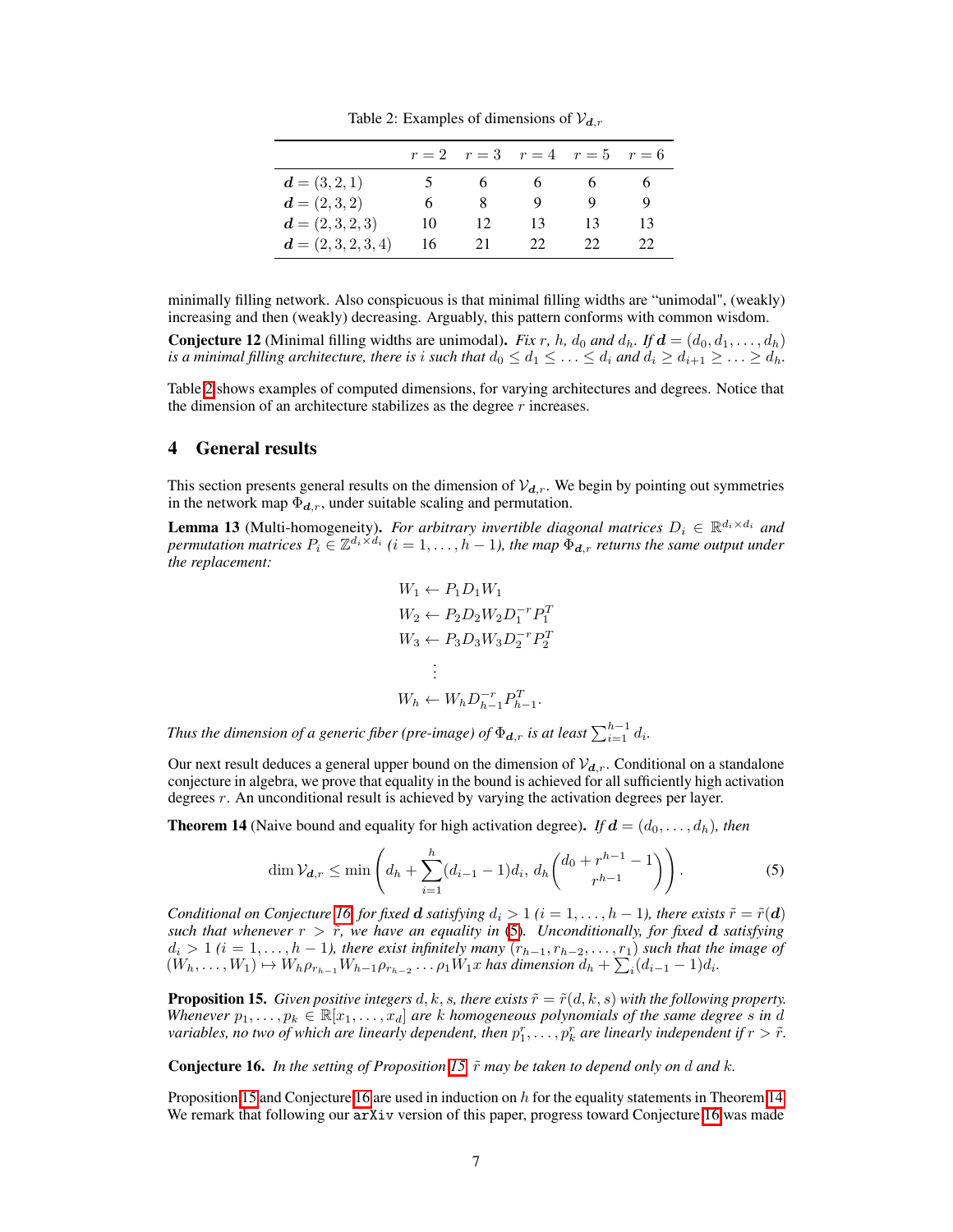in [\[30\]](#page-9-11). There, it is shown that there exists *r* between 1 and *k*! such that  $p_1^r, \ldots, p_k^r$  are linearly independent; however, it remains open whether there exists  $\tilde{r}$  as we conjecture.

The next result uses the iterative nature of neural networks to provide a recursive dimension bound.

<span id="page-7-1"></span>**Proposition 17** (Recursive Bound). *For all*  $(d_0, \ldots, d_k, \ldots, d_h)$  *and r, we have:* 

$$
\dim \mathcal{V}_{(d_0,...,d_h),r} \leq \dim \mathcal{V}_{(d_0,...,d_k),r} + \dim \mathcal{V}_{(d_k,...,d_h),r} - d_k.
$$

Using the recursive bound, we can prove an interesting *bottleneck property* for polynomial networks.

**Definition 18.** *The width*  $d_i$  *in layer i is an* asymptotic bottleneck *(for r*,  $d_0$  *and i*) *if there exists*  $\tilde{h}$ such that for all  $h > \tilde{h}$  and all  $d_1, \ldots, d_{i-1}, d_{i+1}, \ldots, d_h$ , then the widths  $(d_0, d_1, \ldots, d_i, \ldots, d_h)$ *are non-filling.*

This expresses our finding that too narrow a layer can "choke" a polynomial network, such that there is no hope of filling the ambient space, regardless of how wide elsewhere or how deep the network is.

<span id="page-7-0"></span>**Theorem 19** (Bottlenecks). *If*  $r \geq 2, d_0 \geq 2, i \geq 1$ , then  $d_i = 2d_0 - 2$  *is an asymptotic bottleneck. Moreover conditional on Conjecture 2 in*  $[28]$ *, then*  $d_i = 2d_0$  *is not an asymptotic bottleneck.* 

Proposition  $\boxed{17}$  affords a simple proof that  $d_i = d_0 - 1$  is an asymptotic bottleneck. However to obtain the full statement of Theorem <sup>19</sup>, we seem to need more powerful tools from algebraic geometry.

#### 5 Conclusion

We have studied the functional space of neural networks from a novel perspective. Deep polynomial networks furnish a framework for nonlinear networks, to which the powerful mathematical machinery of algebraic geometry may be applied. In this respect, we believe polynomial networks can help us access a better understanding of *deep nonlinear architectures*, for which a precise theoretical analysis has been extremely difficult to obtain. Furthermore, polynomials can be used to approximate any continuous activation function over any compact support (Stone-Weierstrass theorem). For these reasons, developing a theory of deep polynomial networks is likely to pay dividends in building understanding of general neural networks.

In this paper, we have focused our attention on the *dimension* of the functional space of polynomial networks. The dimension is the first and most basic descriptor of an algebraic variety, and in this context it provides an exact measure of the expressive power of an architecture. Our novel theoretical results include a general formula for the dimension of the architecture attained in high degree, as well as a tight lower bound and nontrivial upper bounds on the width of layers in order for the functional variety to be filling. We have also demonstrated intriguing connections with tensor and polynomial decompositions, including some which appear in very recent literature in algebraic geometry.

The tools and concepts introduced in this work for fully connected feedforward polynomial networks can be applied in principle to more general algebraic network architectures. Variations of our algebraic model could include multiple polynomial activations (rather than just single exponentiations) or more complex connectivity patterns of the network (convolutions, skip connections, *etc.*). The functional varieties of these architectures could be studied in detail and compared. Another possible research direction is a geometric study of the functional varieties, beyond the simple dimension. For example, the *degree* or the *Euclidean distance degree* [\[13\]](#page-8-14) of these varieties could be used to bound the number of critical points of a loss function. Additionally, motivated by Section  $\overline{3.2}$ , we would like to develop computational methods for constructing a network architecture that represents an assigned polynomial mapping. Such algorithms might lead to "closed form" approaches for learning using polynomial networks (similar to SVD or tensor decomposition), as a provable counterpoint to gradient descent methods. Our research program might also shed light on the practical problem of choosing an appropriate architecture for a given application.

#### Acknowledgements

We thank Justin Chen, Amit Moscovich, Claudiu Raicu and Steven Sam for helpful conversations. JK was partially supported by the Simons Collaboration on Algorithms and Geometry. MT and JB were partially supported by the Alfred P. Sloan Foundation, NSF RI-1816753 and Samsung Electronics.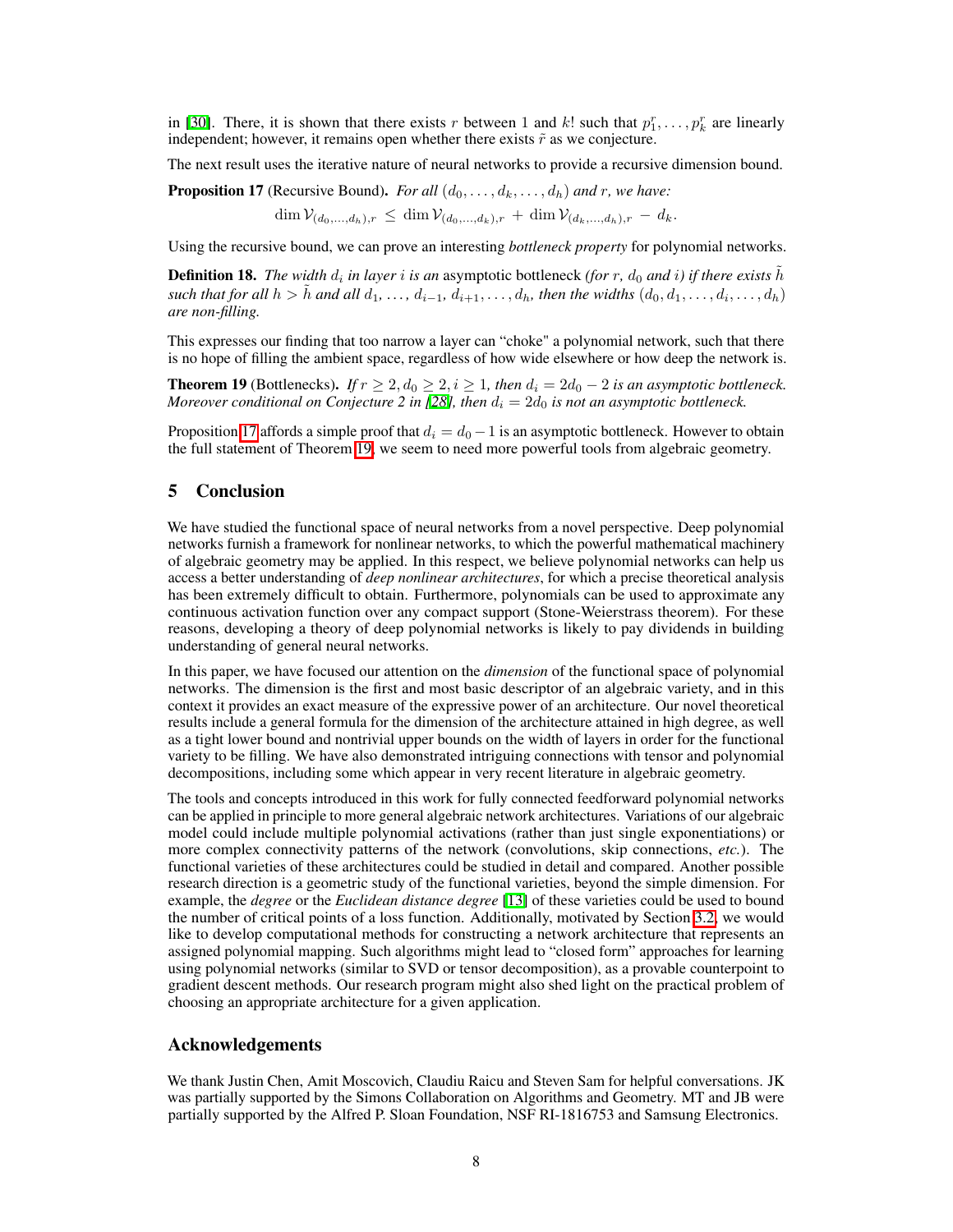## References

- <span id="page-8-12"></span>[1] James Alexander and André Hirschowitz. Polynomial interpolation in several variables. *Journal of Algebraic Geometry*, 4(2):201–222, 1995.
- <span id="page-8-1"></span>[2] Sanjeev Arora, Nadav Cohen, Noah Golowich, and Wei Hu. A convergence analysis of gradient descent for deep linear neural networks. In *International Conference on Learning Representations*, 2019.
- <span id="page-8-2"></span>[3] Sanjeev Arora, Nadav Cohen, and Elad Hazan. On the optimization of deep networks: implicit acceleration by overparameterization. In *International Conference on Machine Learning*, pages 244–253, 2018.
- [4] Pranav Bisht. On hitting sets for special depth-4 circuits. Master's thesis, *Indian Institute of Technology Kanpur*, 2017.
- [5] Grigoriy Blekherman and Zach Teitler. On maximum, typical and generic ranks. *Mathematische Annalen*, 362(3-4):1021–1031, 2015.
- [6] Winfried Bruns and Jürgen Herzog. *Cohen-Macaulay rings*, volume 39 of *Cambridge Studies in Advanced Mathematics*. Cambridge University Press, Cambridge, 1993.
- <span id="page-8-0"></span>[7] Lenaic Chizat and Francis Bach. On the global convergence of gradient descent for overparameterized models using optimal transport. In *Advances in Neural Information Processing Systems*, pages 3036–3046, 2018.
- <span id="page-8-7"></span>[8] Nadav Cohen, Or Sharir, and Amnon Shashua. On the expressive power of deep learning: a tensor analysis. In *Conference on Learning Theory*, pages 698–728, 2016.
- <span id="page-8-8"></span>[9] Nadav Cohen and Amnon Shashua. Convolutional rectifier networks as generalized tensor decompositions. In *International Conference on Machine Learning*, pages 955–963, 2016.
- <span id="page-8-4"></span>[10] George Cybenko. Approximation by superpositions of a sigmoidal function. *Mathematics of Control, Signals and Systems*, 2(4):303–314, 1989.
- <span id="page-8-6"></span>[11] Olivier Delalleau and Yoshua Bengio. Shallow vs. deep sum-product networks. In *Advances in Neural Information Processing Systems*, pages 666–674, 2011.
- <span id="page-8-13"></span>[12] The Sage Developers. *SageMath, the Sage Mathematics Software System (Version 8.0.0)*, 2017. <http://www.sagemath.org>.
- <span id="page-8-14"></span>[13] Jan Draisma, Emil Horobet, Giorgio Ottaviani, Bernd Sturmfels, and Rekha R. Thomas. The Euclidean distance degree of an algebraic variety. *Foundations of Computational Mathematics*, 16(1):99–149, 2016.
- <span id="page-8-9"></span>[14] Simon S. Du and Jason D. Lee. On the power of over-parametrization in neural networks with quadratic activation. In *International Conference on Machine Learning*, pages 1329–1338, 2018.
- [15] David Eisenbud. *Commutative algebra: with a view toward algebraic geometry*, volume 150 of *Graduate Texts in Mathematics*. Springer-Verlag, New York, 1995.
- <span id="page-8-10"></span>[16] Ralf Fröberg, Giorgio Ottaviani, and Boris Shapiro. On the Waring problem for polynomial rings. *Proceedings of the National Academy of Sciences*, 109(15):5600–5602, 2012.
- <span id="page-8-3"></span>[17] Joe Harris. *Algebraic geometry: a first course*, volume 133 of *Graduate Texts in Mathematics*. Springer-Verlag, New York, corrected 3rd print edition, 1995.
- [18] Robin Hartshorne. *Algebraic geometry*, volume 52 of *Graduate Texts in Mathematics*. Springer-Verlag, New York-Heidelberg, corrected 8th print edition, 1997.
- <span id="page-8-5"></span>[19] Kurt Hornik, Maxwell Stinchcombe, and Halbert White. Multilayer feedforward networks are universal approximators. *Neural Networks*, 2(5):359–366, 1989.
- <span id="page-8-11"></span>[20] Hamza Jaffali and Luke Oeding. Learning algebraic models of quantum entanglement. *arXiv preprint arXiv:1908.10247*, 2019.